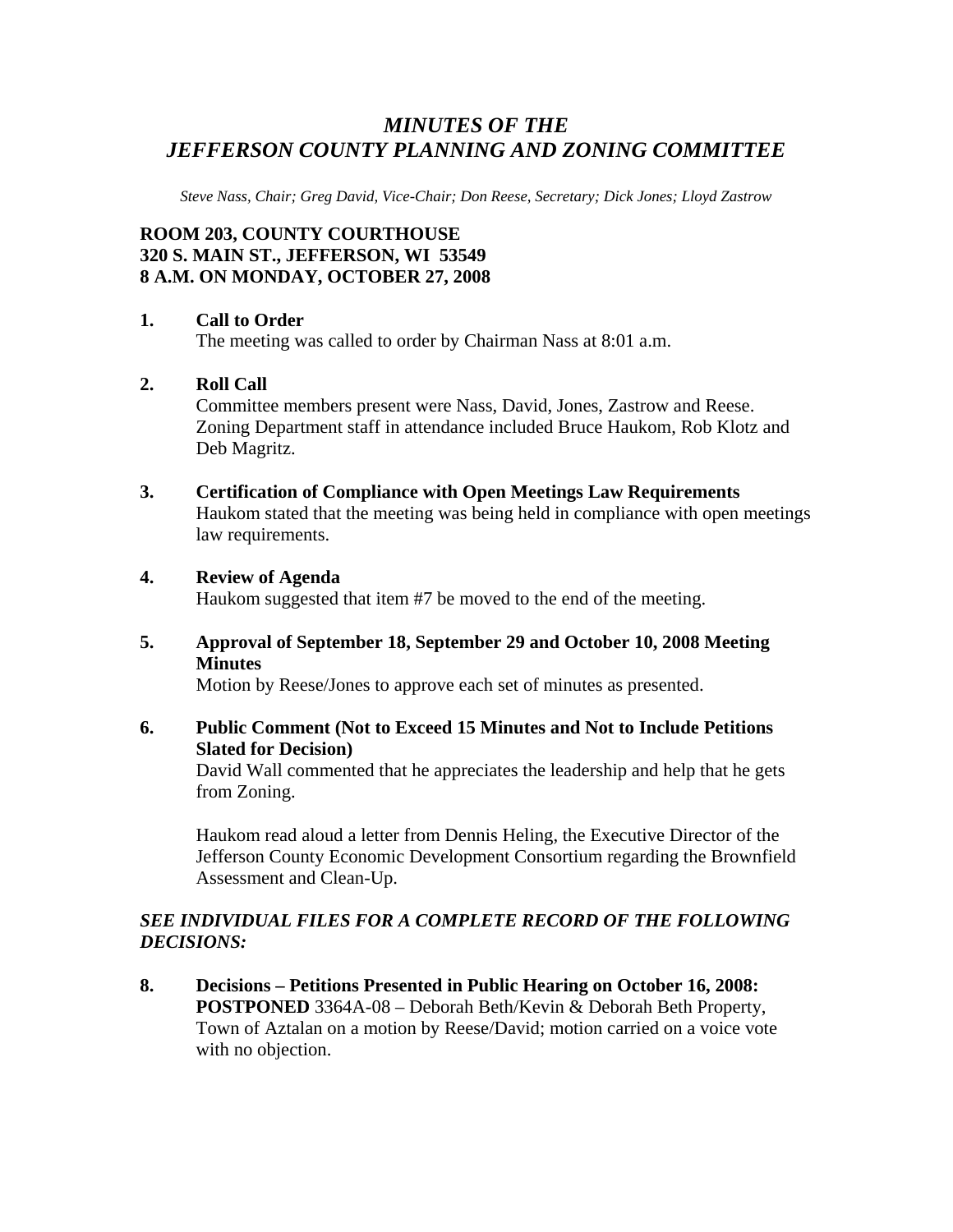**DENIED** 3367A-08 – David Wall/E & J LLC Property, Town of Oakland on a motion by Reese/David; motion carried on a voice vote with no objection.

**APPROVED WITH CONDITIONS** CU1531-08 – Payne & Dolan/Timberlane Excavating, LLC Property, Town of Jefferson on a motion by Reese/Nass. Motion carried 4-1 on a voice vote with David objecting.

A break was taken at 9:40 a.m. The meeting resumed at 9:45 a.m.

**APPROVED WITH CONDITIONS** 3366A-08 – Mark & Bonnie Krause, Town of Jefferson on a motion by David/Reese; motion carried on a voice vote with no objection. (This petition will not be forwarded to County Board until a revised preliminary is approved)

**POSTPONED** CU1534-08 – Jason Rusch, Town of Sumner on a motion by Nass/Zastrow; motion carried on a voice vote with no objection.

**APPROVED** 3361A-08 on a motion by Reese/Jones, **APPROVED** CU1525-08 on a motion by Reese/Zastrow; **APPROVED** CU1526-08 on a motion by Reese/Jones for Joseph & Barbara Jones, Town of Koshkonong; motions carried on voice votes with no objection.

**APPROVED WITH CONDITIONS** 3365A-08 – Jude Hartwick/John Hartwick Estate, Town of Hebron on a motion by Nass/Reese; motion carried on a voice vote with no objection.

**APPROVED WITH CONDITIONS** CU1532-08 – Shelby & John Harbeck, Town of Palmyra on a motion by Jones/David; motion carried on a voice vote with no objection.

**APPROVED WITH CONDITIONS** CU1533-08 – Deborah Hamrick, Town of Sullivan on a motion by Zastrow/David; motion carried on a voice vote with no objection.

**APPROVED WITH CONDITIONS** CU1529-08 – Eugene Siebers/Caralee Siebers Property, Town of Ixonia on a motion by Zastrow/David; motion carried on a voice vote with no objection.

**APPROVED WITH CONDITIONS** 3363A-08 on a motion by Zastrow/Jones & CU1528-08 on a motion by Jones/David for B&B LC, Town of Farmington; both motions carried on voice votes with no objection.

#### **7. 2009 Budget Discussion if Necessary**  There was no discussion.